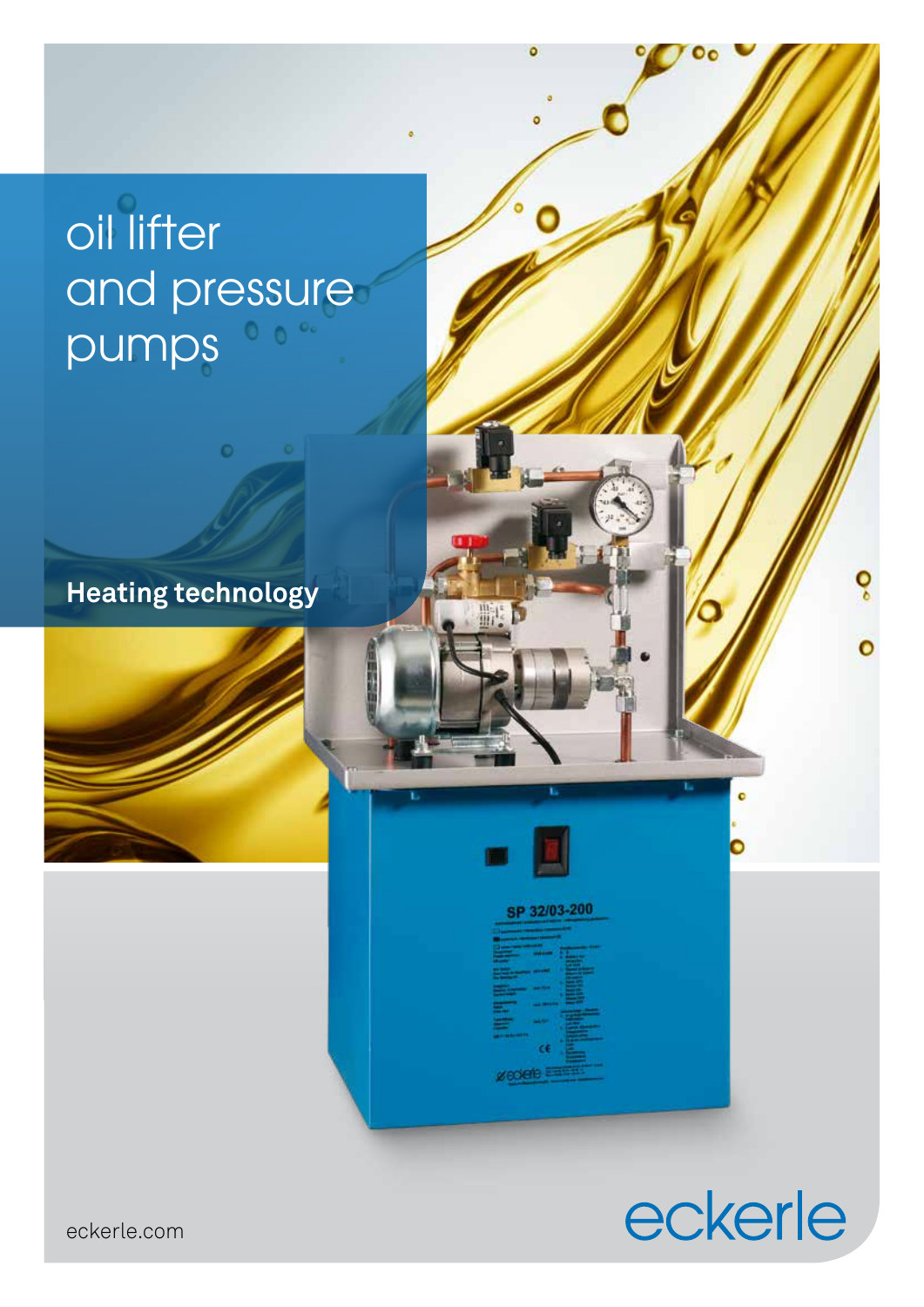

# **Heating Oil, Extraction and Pressure Units**

**Eckerle heating oil conveying systems can be used universally, from supplying traditional oil-burning heaters to state-of-the-art oil condensing oil burners. A distinction is made here between pressure and extraction pump units.** 

**Pressure units** are installed close to the tank (no more than three metres of suction height). They draw the oil through independently and, depending on the model, push it up to a height of 26m.

A distinction is made between permanently running pump systems (e.g. SK9E/FP8E) and intermittently running systems, which are designed for charging operation. This makes them more energy efficient and also more durable.

**Extraction units** are installed close to the consumer. They draw the oil through independently and, depending on the model, up to a height of 9.5m.

A distinction is made between consumption or level-controlled systems (e.g. SP32) and systems which are controlled by the consumer and which operate alongside them (e.g. SP8).

In the pipe between the tank and the pump there is either a vacuum or suction pressure. This means that a possible leak in the suction pipe has no effect on the peripheral equipment.

Our oil supply systems are equipped with extensive safety features and certified according to DIN EN125141:05.2000.



# **Pressure Pump Assembly**

## Description

With electromagnetic piston pump, adjustable in four different flow rates and self regulating pressure control. The safety housing has a pressure relief valve that opens to the suction side. Ready-to-plug-in with mounting strip, cable connections 8 x 1 mm

#### Applications

The unit can be used for different applications by changing the position of a jumper on the pump's PCB.

- Version SK9E: Pressure pump for systems with one or more oil ovens to be used as a permanent operating pump during the heating season (not usable for full-year operation)
- Version FP8E: Pressure pump for oil burners in one-line systems or automatic oil evaporation burners (e.g. for tiled stoves) with electronic control

# **SK9E/FP8E**

# Technical Data

| Pump unit<br>$(L \times W \times H)$ | 180 x 98 x 200 mm                             |
|--------------------------------------|-----------------------------------------------|
| Electrical spec.                     | 230 V/50 Hz, 25 VA                            |
| Max. delivery rate                   | $4 - 12$ $1/h$                                |
| Max. delivery height 15 m            |                                               |
| Max. suction height                  | 3 m                                           |
| Weight                               | 2 kg                                          |
| Special feature                      | Integrated check valve<br>on the suction line |



# **EE20000 Pressure Storage Assembly KD10**

# Description

With electromagnetic piston pump and path-dependent control and safety device. The integrated accumulator is filled depending on the pressure of the piston pump and thus reduces energy consumption.

The KD10 has a pressure gauge, built-in suction filter and suction-side check valve. A safety oil pan with emergency shut-off is installed. The pump comes ready-to-plug-in and is supplied with mounting strip, cable connections 8 x 1 mm.

## Applications

• Central oil distribution systems up to 12 consumers, suitable for full-year operation

• Feeding pump for oil burners in single-line systems

# Technical Data

| Pump unit<br>$(L \times W \times H)$ | 180 x 150 x 280 mm                            |
|--------------------------------------|-----------------------------------------------|
| Electrical spec.                     | 230 V/50 Hz, 40 VA                            |
| Max. delivery rate                   | $14$ l/h                                      |
| Max. delivery height                 | 14 m                                          |
| Max. suction height                  | 3 m                                           |
| Weight                               | 4 kg                                          |
| Special feature                      | Integrated check valve<br>on the suction line |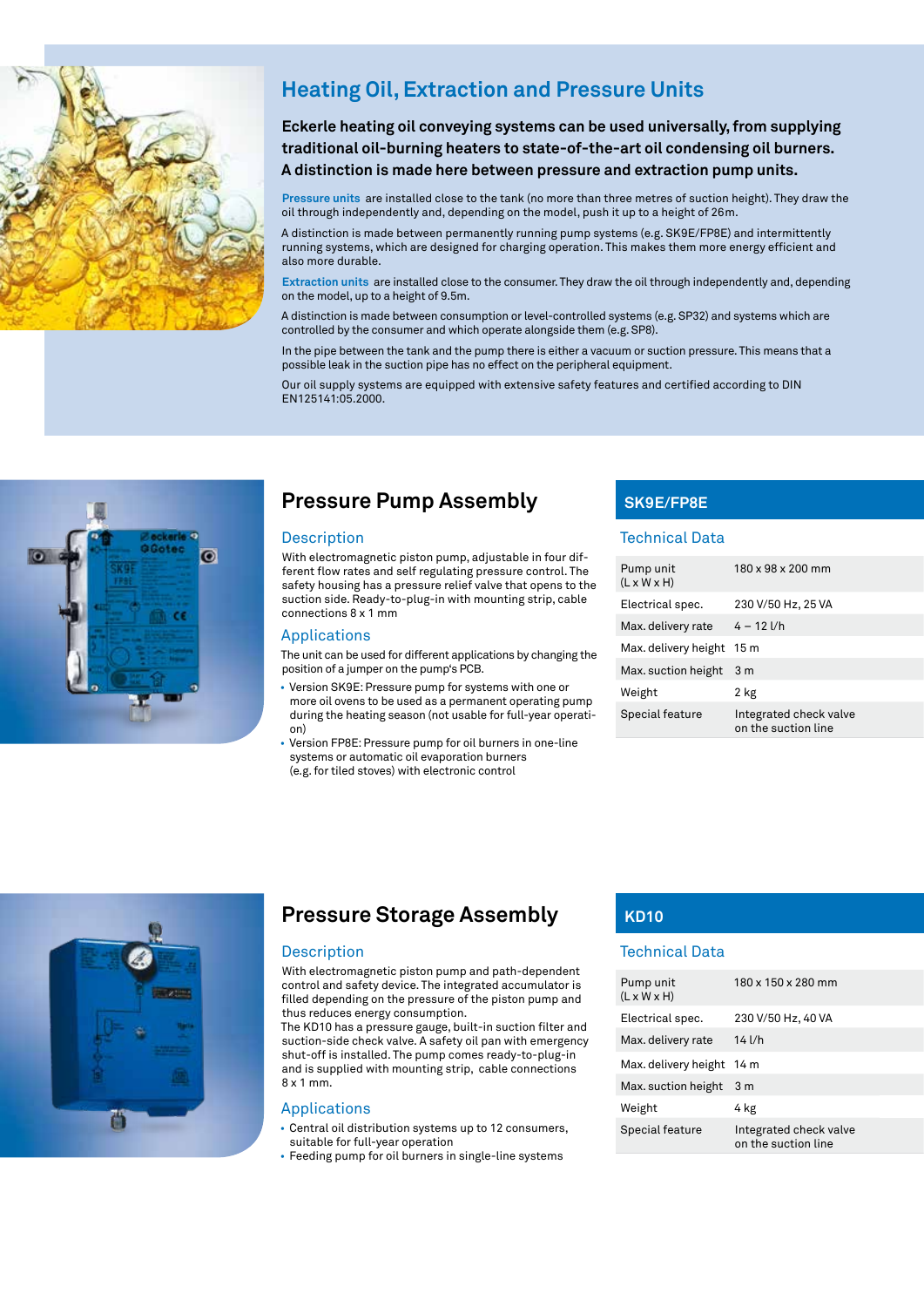

# **Pressure Storage Assembly**

#### Description

The aggregate consists of a powerful but noiseless inner gear pump, driven by an electric motor. The pump fills a 5 l membrane accumulator. The switch control works dependently on the pressure. In case of a line break, the unit will be automatically switched off by a safety switch (< 2 bar). The check valve protects the suction pipe against a pressure increase and prevents any fuel oil release. An integrated recovery security tank with a leakage sensor assures additional safety. This system integrates a filter on the suction line. The function of the pump is completely monitored, with a status indication of the operation status on a front screen. The cover is easily removable and protects the device against dust and humidity. Suction and pressure connections are designed for copper pipes of 10 x 1 mm. The device is delivered with installation material and electrical plug.

#### Applications

- Central oil supply systems for housing estates with several oil ovens (> 12 users) suitable for full-year operation.
- Automatic supply of oil burners, combined heat and power stations or similar devices in single line systems up to 1000 KW.

# **Pressure Pump Unit**

#### Description

The units consist of a high-quality internal gear pump with a built-in, adjustable pressure relief valve (except FP-K200W), suction filter (except FPK200W) and single-phase AC motor and plastic coupling.

# **Applications**

The Eckerle pressure pump units FPK40W / 120W and 200W are used as feeder units for heating oil consumers with their own power circuit, such as pressure atomiser burners, CHPs, or for filling day tanks with level controls.

# **DSA100**

# Technical Data

| Pump unit<br>$(L \times W \times H)$ | 530 x 240 x 510 mm                            |
|--------------------------------------|-----------------------------------------------|
| Electrical spec.                     | 230 V/50 Hz, 130 VA                           |
| Max. delivery rate                   | 100 l/h                                       |
| Max. delivery height                 | 26 m                                          |
| Max. suction height                  | 3 m                                           |
| Max. pump pressure                   | $3,2$ bar                                     |
| <b>Extension tank</b>                | 51 content                                    |
| Weight                               | ca. 21 kg                                     |
| Special feature                      | Integrated check valve<br>on the suction line |

# **FPK 40W/120W/200W**

#### Technical Data

| FPK 40W/120W<br>Pump unit<br>$(L \times W \times H)$    | 190 x 123 x 145 mm |
|---------------------------------------------------------|--------------------|
| <b>FPK 200W</b><br>Pump unit<br>$(L \times W \times H)$ | 241 x 122 x 142 mm |
| Electrical spec.                                        | 230V/50Hz, 130 VA  |
| Max. delivery rate                                      | 50 1/120 1/200 1   |
| Max. delivery height                                    | 40 m               |
| Max. suction height                                     | 5 m                |
| Suction connection                                      | $G1/4$ "           |
| Pressure<br>connection                                  | $G1/8$ "           |
| Suction and pres-<br>sure connection                    | 8 x 1 mm (FPK200W) |





# **Suction Pump Assembly**

### Description

With powerful electromagnetic piston pump, float-, controland safety device, built-in suction filter and integrated check valve, 1,6 l oil storage tank, LCD display with permanent function-control feedback. The pump is equipped with an additional redundant safety system that disconnects the pump frotm the mains. Safety-pan with switch off in the event on an internal leak and an integrated thermal system monitoring. It comes ready-to-plug-in with mounting strip, cable connections 8 x 1 mm.

# Applications

- Pump aggregate for fan burner up to 80kW at 7 m suction height
- Oil / tiled oven
- For single-line systems only

# **SP 32/01**

# Technical Data

| Pump unit<br>$(L \times W \times H)$ | 217 x 168 x 255 mm                                                |
|--------------------------------------|-------------------------------------------------------------------|
| Electrical spec.                     | 230 V/50 Hz, 40 VA                                                |
| Max. suction height                  | 8 l/h at 7 m suction<br>height or 16 l/h at 4 m<br>suction height |
| Weight                               | 2 kg                                                              |
| Special feature                      | Integrated check valve<br>on the suction line                     |